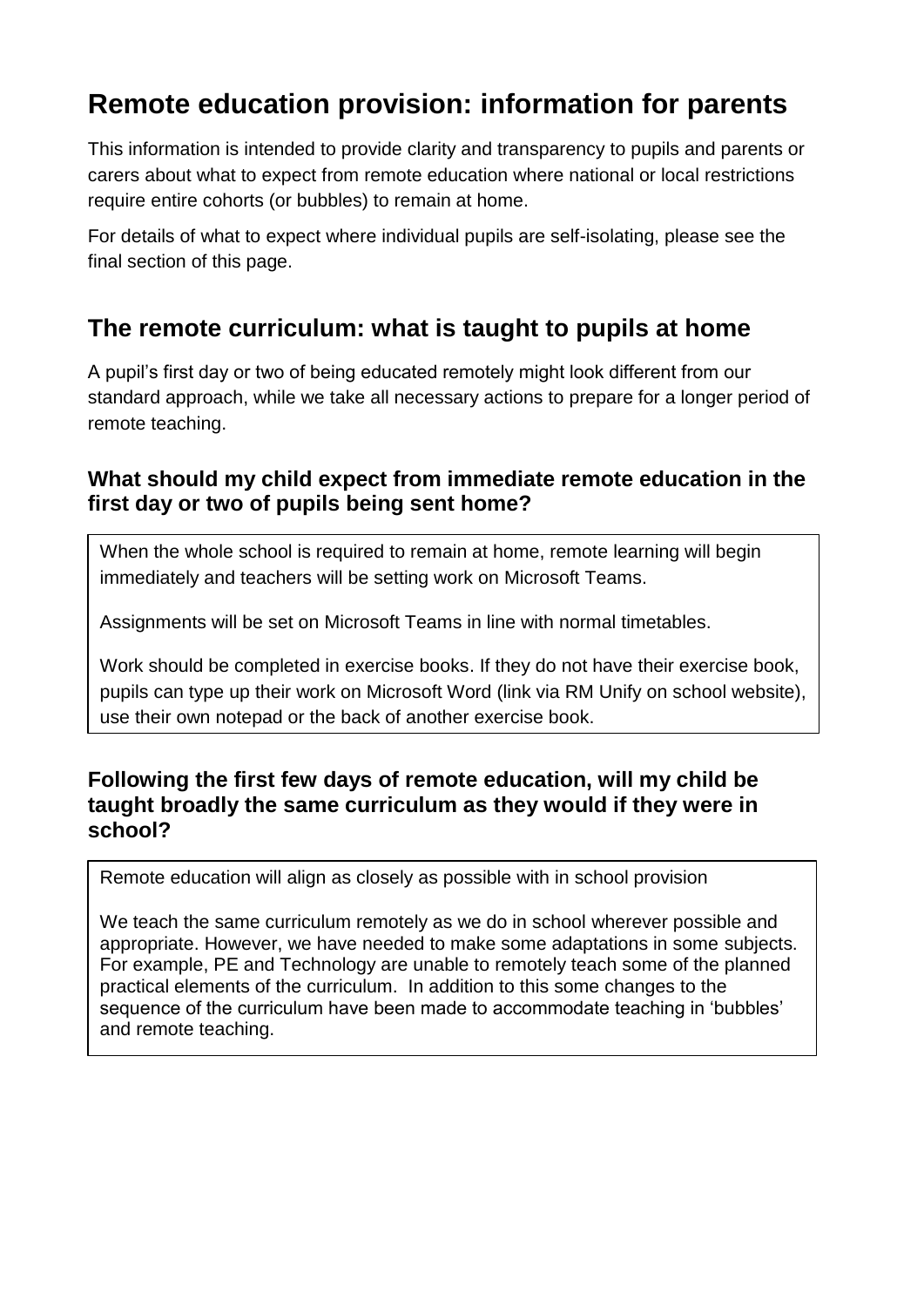## **Remote teaching and study time each day**

## **How long can I expect work set by the school to take my child each day?**

We expect that remote education (including remote teaching and independent work) will take pupils broadly the following number of hours each day:

| Key Stage 3 and 4 | Minimum 5 hours per day (following<br>' 'normal' timetabled lessons) |
|-------------------|----------------------------------------------------------------------|
|                   | 15-minute tutorial at 8:30am everyday                                |

## **Accessing remote education**

### **How will my child access any online remote education you are providing?**

All remote teaching will take place via Microsoft Teams. Students should access Microsoft Teams, emails and other Microsoft applications through RM Unify, this can be accessed through the school website - <https://st-columbas.bexley.sch.uk/links>

## **If my child does not have digital or online access at home, how will you support them to access remote education?**

We recognise that some pupils may not have suitable online access at home. We take the following approaches to support those pupils to access remote education:

If a pupil does not have access to a laptop or tablet please contact the school. We will be able to provide further information about how we issue or lend devices that enable an internet connection (for example, routers or dongles),

[KS3COVID@st-columbas.bexley.sch.uk](mailto:KS3COVID@st-columbas.bexley.sch.uk) for Yr 7,8,9 students or [KS4COVID@st-columbas.bexley.sch.uk](mailto:KS4COVID@st-columbas.bexley.sch.uk) for Yr 10, 11 students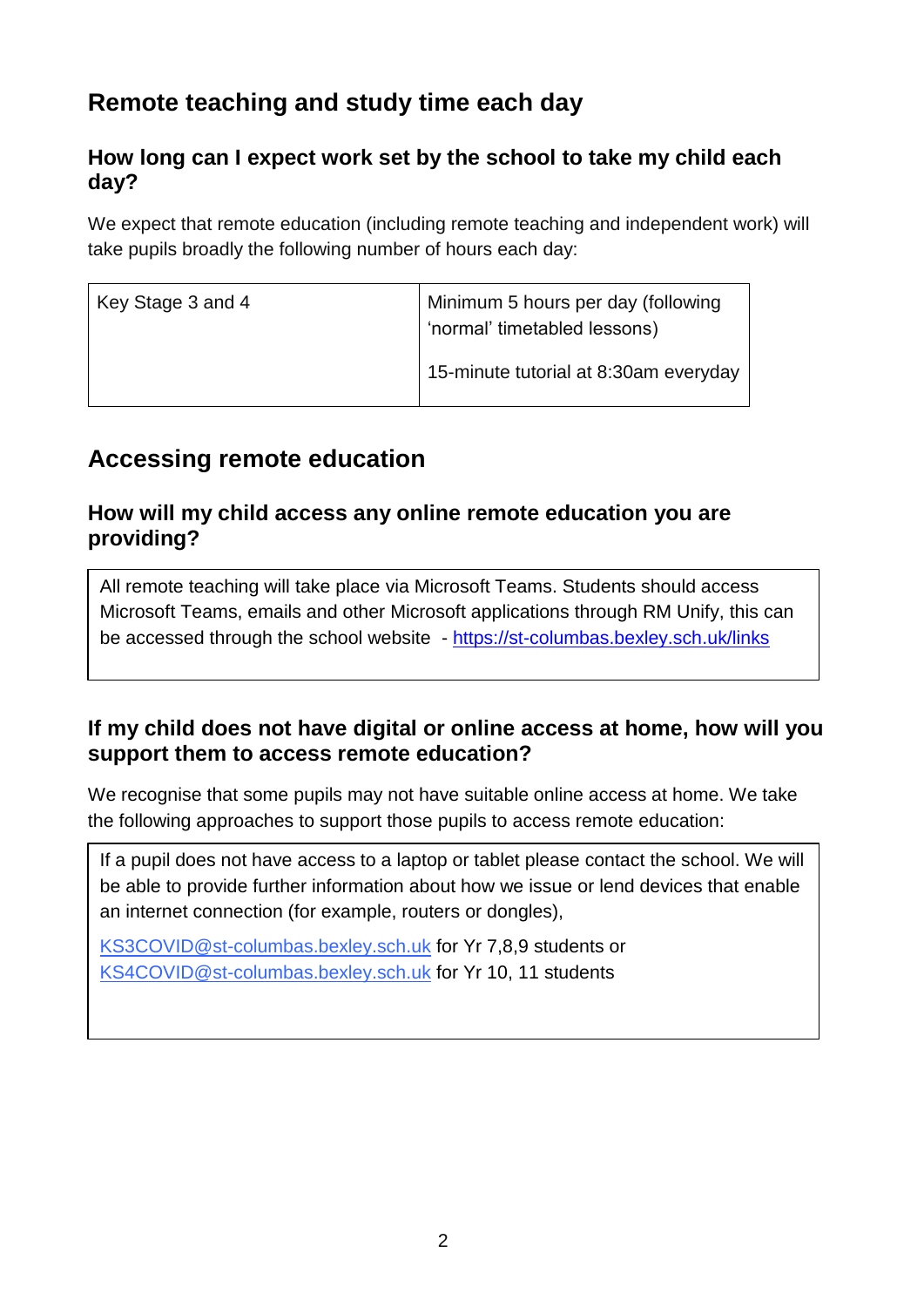## **How will my child be taught remotely?**

We use a combination of the following approaches to teach pupils remotely:

Every day, pupils should expect to receive five assignments on Microsoft Teams. The assignments will have clear instructions on the task's pupils should complete, the resources they should access and the work they must submit for feedback.

A range of different remote teaching approaches will be used, including

- live teaching (online lessons, via Microsoft Teams)
- recorded teaching (e.g. Oak National Academy lessons, video/audio recordings made by teachers)
- textbooks and reading books pupils have at home
- worksheets and PowerPoints
- commercially available websites supporting the teaching of specific subjects or areas, including video clips or sequences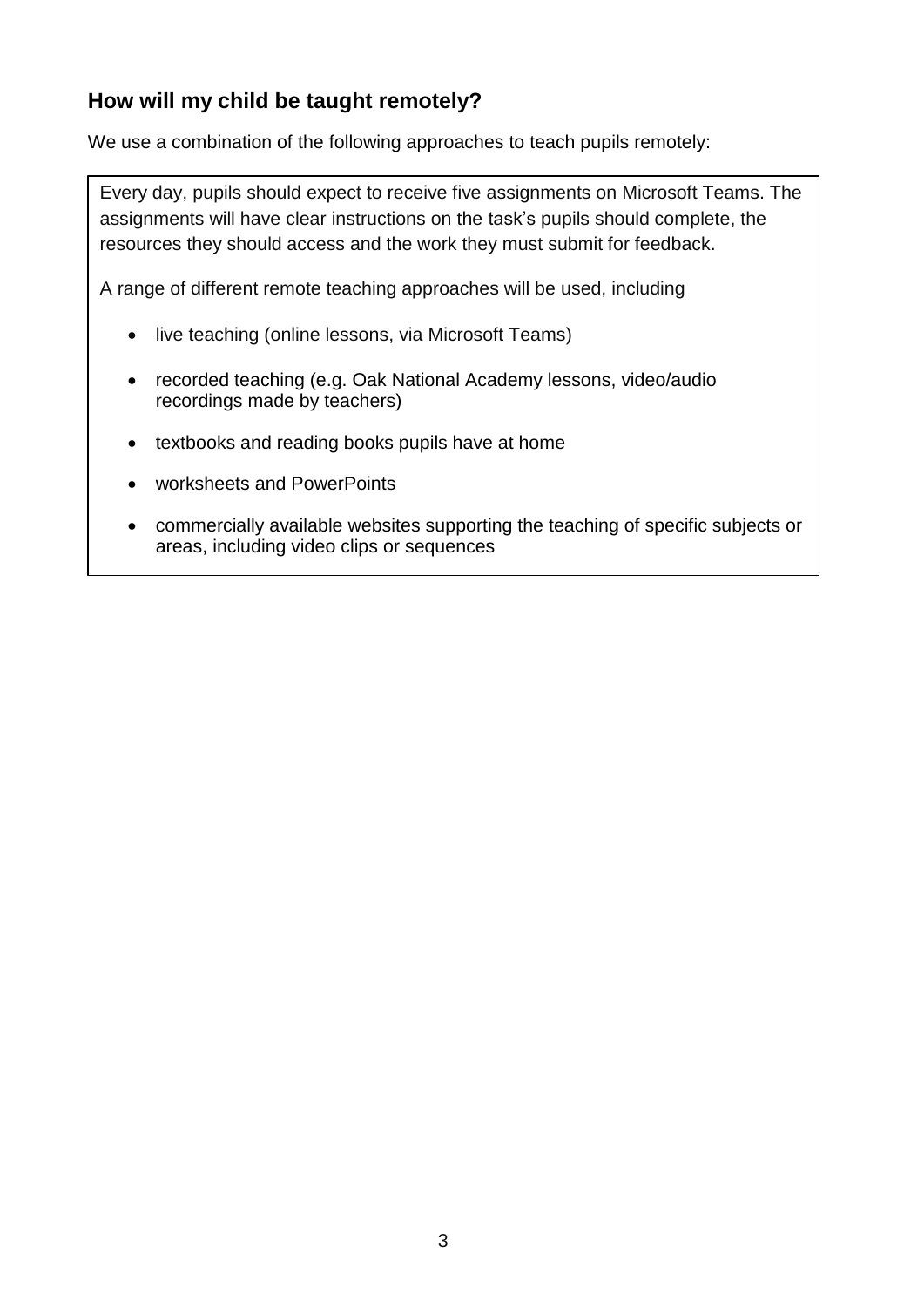## **Engagement and feedback**

### **What are your expectations for my child's engagement and the support that we as parents and carers should provide at home?**

All pupils are expected to log on at 8:30 for tutor time.

Following tutor time, we expect students to follow their timetable and engage in all lessons.

High standards of behaviour are expected whilst working online.

All members of the St Columba's community have signed an Acceptable Use of ICT Agreement. The agreement states that all users must use the school ICT systems in a responsible way, to ensure that there is no risk to my safety or to the safety and security of the ICT systems and other users. The full text of the Acceptable Use Agreement can be found in our e-safety policy [https://st-columbas.bexley.sch.uk/wp](https://st-columbas.bexley.sch.uk/wp-content/uploads/2017/08/StColumbaseSafetyPolicy2017.pdf)[content/uploads/2017/08/StColumbaseSafetyPolicy2017.pdf](https://st-columbas.bexley.sch.uk/wp-content/uploads/2017/08/StColumbaseSafetyPolicy2017.pdf)

If a pupil is unable to access their work due to illness, IT issues or any other reasons parents are requested to email [KS3COVID@st-columbas.bexley.sch.uk](mailto:KS3COVID@st-columbas.bexley.sch.uk) for Key Stage 3 students or [KS4COVID@st-columbas.bexley.sch.uk](mailto:KS4COVID@st-columbas.bexley.sch.uk) for Key Stage 4 students

To support your child's remote education;

- help them organise their time
- try to help them balance any deadlines for when work has to be handed in
- take breaks
- praise them when they do well
- ask them about their work and what they have been learning
- make some time for practical activities, such as arts and crafts, exercise or helping with cooking

Further support and guidance for parents can be found on the link below

[https://educationendowmentfoundation.org.uk/public/files/Publications/Covid-](https://educationendowmentfoundation.org.uk/public/files/Publications/Covid-19_Resources/Resources_for_parents/Summary_of_Resources_-_Parents.pdf)19 Resources/Resources for parents/Summary of Resources - Parents.pdf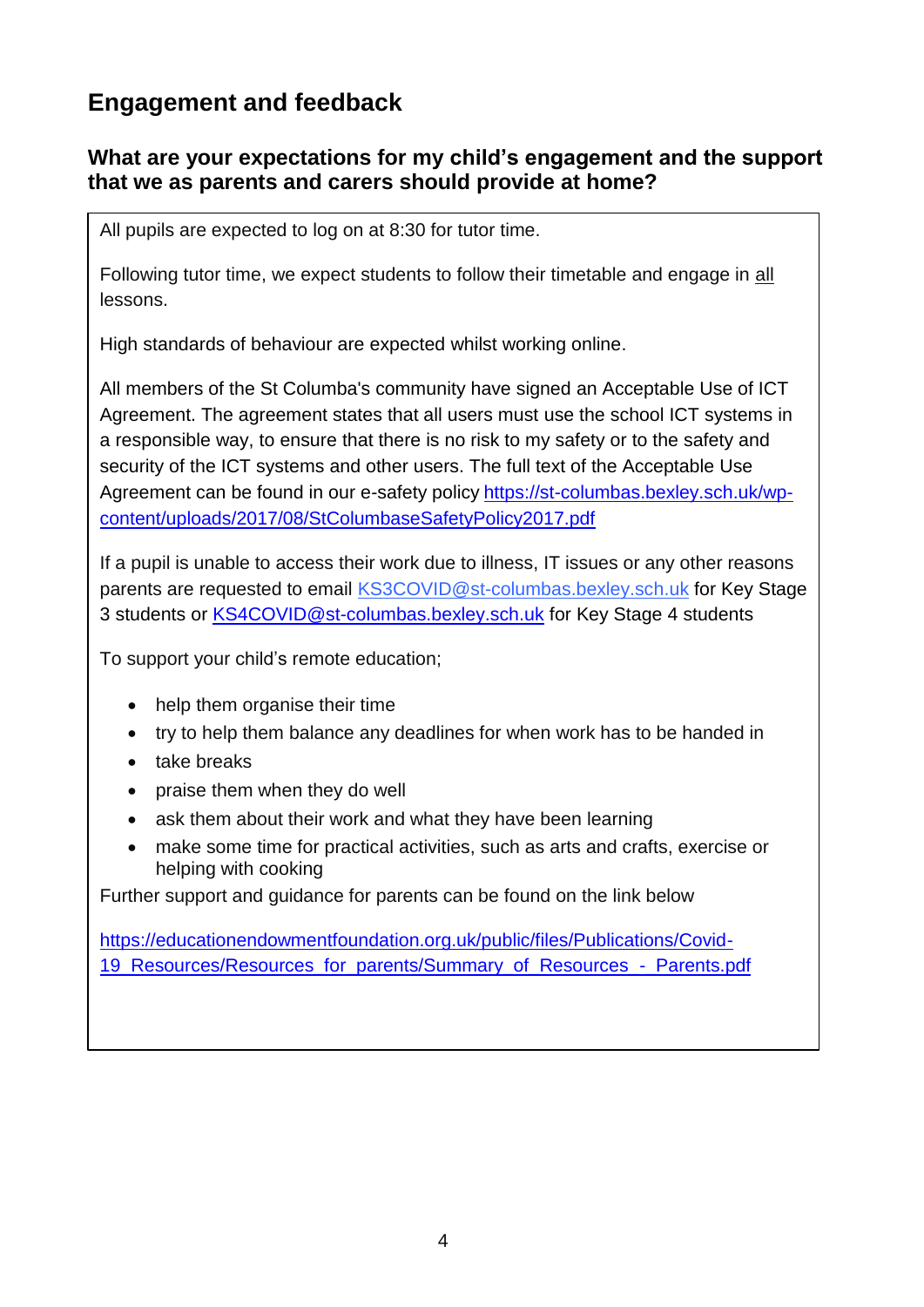### **How will you check whether my child is engaging with their work and how will I be informed if there are concerns?**

We will monitor pupil's engagement daily, by analysing their access to Microsoft Teams and the work they submit to their teachers.

If engagement is a concern, the Head of Year, will contact parents by email. Please ensure the school has your correct details.

## **How will you assess my child's work and progress?**

Feedback can take many forms and may not always mean extensive written comments for individual children. For example, whole-class feedback or quizzes marked automatically via digital platforms are also valid and effective methods, amongst many others. Our approach to feeding back on pupil work is as follows:

Teachers will monitor all work that is submitted on Microsoft Teams assignment. A mark out of 4 will be awarded based on engagement and effort.

Whole-class feedback and individual feedback will be provided to students in line with our school policy. Online quizzes marked automatically via digital platforms, will also be used to provide feedback.

## **Additional support for pupils with particular needs**

## **How will you work with me to help my child who needs additional support from adults at home to access remote education?**

We recognise that some pupils, for example some pupils with special educational needs and disabilities (SEND), may not be able to access remote education without support from adults at home. We acknowledge the difficulties this may place on families, and we will work with parents and carers to support those pupils in the following ways: